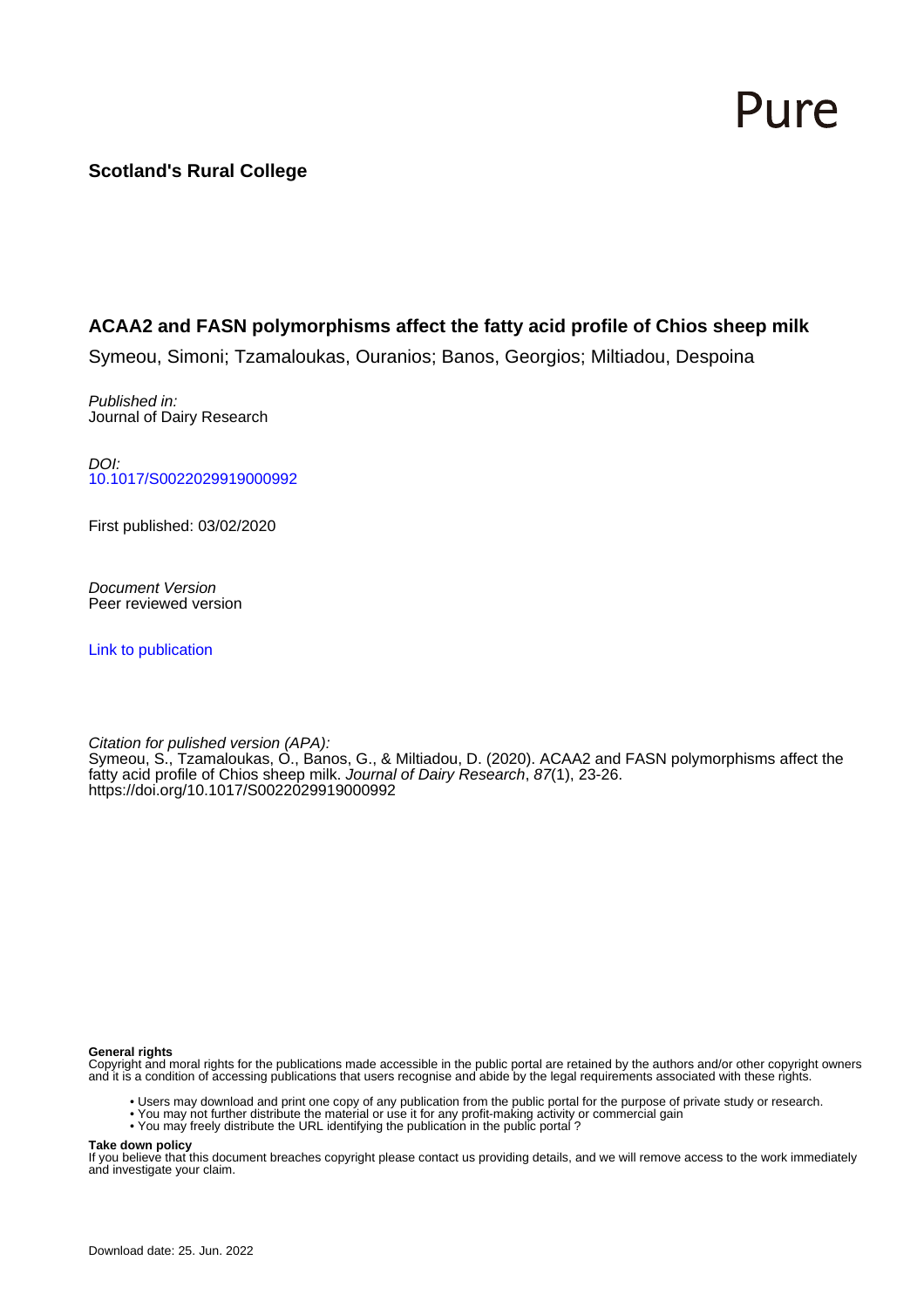[cambridge.org/dar](https://www.cambridge.org/dar)

### Research Article

Cite this article: Symeou S, Tzamaloukas O, Banos G and Miltiadou D. ACAA2 and FASN polymorphisms affect the fatty acid profile of Chios sheep milk. Journal of Dairy Research <https://doi.org/10.1017/S0022029919000992>

Received: 17 October 2019 Revised: 17 October 2019 Accepted: 4 November 2019

Keywords: ACAA2; DGAT1; FASN; fatty acids; SCD1

Author for correspondence: Despoina Miltiadou, Email: [despoina.miltiadou@cut.ac.cy](mailto:despoina.miltiadou@cut.ac.cy)

# ACAA2 and FASN polymorphisms affect the fatty acid profile of Chios sheep milk

Simoni Symeou<sup>1</sup>, Ouranios Tzamaloukas<sup>1</sup>, Georgios Banos<sup>2</sup>

and Despoina Miltiadou<sup>1</sup>

<sup>1</sup>Department of Agricultural Sciences, Biotechnology and Food Sciences, Cyprus University of Technology, P.O. Box 50329, Lemesos, Cyprus and <sup>2</sup>Department of Animal and Veterinary Sciences, Scotland's Rural College, EH25 9RG, Midlothian, UK

#### Abstract

The objective of the research reported in this research communication was the identification and association of single nucleotide polymorphisms (SNP) in the ovine DGAT1, FASN, SCD1 and ACAA2 genes with milk fat percentage and fatty acid (FA) content. Three consecutive monthly milk samplings were obtained from a total of 429 purebred Chios ewes during mid-lactation. Genotypic data were jointly analyzed with 1184 fat content and 37 718 FA percentage records using mixed models. The 3′ untranslated region (UTR) of the DGAT1 gene and the 5′ and 3′ UTRs of the SCD1 gene appeared to be monomorphic. The FASN g.14777C>T SNP on exon 31 was associated with C13:0 and the ACAA2 g.2982T>C SNP on the 3'UTR was associated with C9:0, C11:0, C12:1 *cis-*9, C13:0 and the  $\omega$ 6/ $\omega$ 3 index, while fat percentage was not affected by the identified SNPs. The results could be useful for breeding programs aiming to improve the quality and nutritional value of ovine milk.

Milk fat and fatty acid (FA) profile affect milk and cheese quality as well as organoleptic characteristics, while specific FAs have potential health benefits. Based on studies performed mainly in cattle, some candidate genes putatively affecting the milk fat and FA content could include the acyl-CoA:diacylglycerol acyltransferase 1 (DGAT1), the fatty acid synthase (FASN) and the steroyl-CoA desaturase 1 (SCD1) genes. Although the exon harboring DGAT1 K232A single nucleotide polymorphism (SNP), well established to affect milk fat and FA content in dairy cattle (Schennink et al., [2008](#page-4-0)), was monomorphic in some sheep breeds (Scatà et al., [2009](#page-4-0); Miltiadou et al., [2010](#page-4-0)), two SNPs outside the coding region of the ovine DGAT1 gene were associated with milk fat content (Scatà et al., [2009](#page-4-0)) and a SNP in exon 17 affected milk FA traits (Dervishi et al., [2015\)](#page-4-0). SNPs within the FASN gene, catalyzing the de novo synthesis of small to medium chain FAs, have been associated with the bovine and ovine milk FA content (Crisà et al., [2010\)](#page-3-0), while the SCD1 gene affecting the milk FA profile in dairy cows, is involved in mammary FA desaturation (Schennink et al., [2008](#page-4-0)). Additionally, the acetyl-CoA acyltransferase 2 (ACAA2) gene, encoding an enzyme catalyzing the last step in FA β-oxidation, is located in an area where quantitative trait loci (QTL) for milk, fat and protein yields were mapped in sheep (Gutiérrez-Gil et al., [2009\)](#page-4-0). A SNP detected in the 3′ untranslated region (UTR) of the ACAA2 gene was associated with milk yield, protein content and fat yield in dairy Chios sheep and exhibited differential allelic expression (Orford et al., [2012;](#page-4-0) Miltiadou et al., [2017](#page-4-0)a).

Due to the fundamental functional role of the above genes in lipid metabolism and/or their location in chromosomal regions associated with milk content, polymorphisms within these genes may partially explain the variation of fat content and/or FA composition in sheep milk. Therefore, our objectives were to (i) identify polymorphisms in the DGAT1, FASN, SCD1 and ACAA2 genes and (ii) examine their association with milk fat percentage and FA profile in Chios sheep breed, a highly productive and well adapted breed of the Mediterranean region.

© Hannah Dairy Research Foundation 2020



**AMBRIDGE UNIVERSITY PRESS** 

#### Material and methods

#### Animals, phenotypic data and sampling

Three monthly consecutive samplings from 429 purebred Chios dairy ewes in mid-lactation from four farms were obtained by machine milking twice daily and samples were kept as described in Symeou et al. ([2019\)](#page-4-0). Standard records for the date of lambing, lactation number, ewe age at lambing and date of sampling were also collected.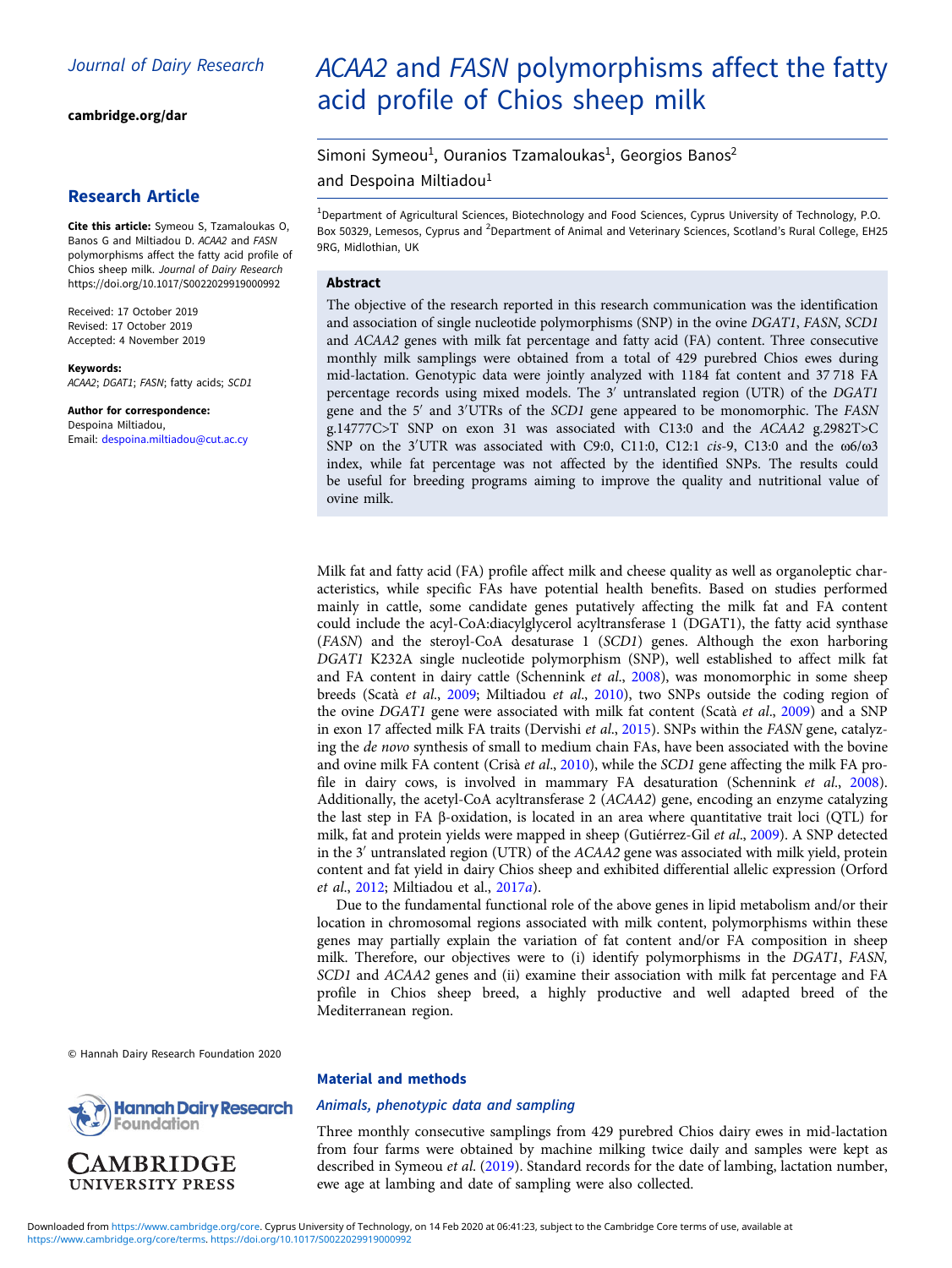<span id="page-2-0"></span>Table 1. Single Nucleotide Polymorphism (SNP) allelic effects in the ACAA2 and FASN gene loci and corresponding percentage of total phenotypic variance explained

| Trait                  | $a^a \pm s$ E      | P-value Pa <sup>b</sup> | $d^c \pm s_E$      | P-value Pd <sup>d</sup> | $\%V_{\text{p}}$ due to SNP <sup>e</sup> |
|------------------------|--------------------|-------------------------|--------------------|-------------------------|------------------------------------------|
|                        | ACAA2              |                         |                    |                         |                                          |
| C9:0                   | $0.008 \pm 0.023$  | 0.723                   | $-0.059 \pm 0.028$ | 0.032                   | 0.01                                     |
| C11:0                  | $0.010 \pm 0.025$  | 0.698                   | $-0.068 \pm 0.029$ | 0.020                   | 0.01                                     |
| $C12:1 cis-9$          | $0.020 \pm 0.028$  | 0.479                   | $-0.096 \pm 0.033$ | 0.004                   | 0.07                                     |
| C13:0                  | $0.020 \pm 0.020$  | 0.318                   | $-0.050 \pm 0.024$ | 0.038                   | 0.13                                     |
| $\omega$ 6/ $\omega$ 3 | $-0.037 \pm 0.018$ | 0.038                   | $0.015 \pm 0.021$  | 0.469                   | 0.76                                     |
|                        | <b>FASN</b>        |                         |                    |                         |                                          |
| C13:0                  | $0.010 \pm 0.024$  | 0.694                   | $-0.058 \pm 0.028$ | 0.042                   | 0.32                                     |
|                        |                    |                         |                    |                         |                                          |

 $a_{\sigma} =$  additive genetic effect; negative additive effect ( $a > 0$ ) indicated T allele decreased the trait.

 $P$ -value for assessing the additive effect on the trait.

 $c_d$  = dominant genetic effect.

 ${}^{d}P$ -value for assessing the dominant effect on the trait.

 ${}^{\rm e}V_{0}$  = percentage of phenotypic variance; based on the allele frequencies observed in sample (ACAA2: P = 0.47 for C and q = 0.53 for T; FASN: P = 0.67 for C and q = 0.33 for T).

#### DNA extraction, SNP identification and genotyping

Blood samples were collected for DNA extraction, using the Genomic DNA Blood kit (Macherey-Nagel, Duren, Germany). A cost effective direct DNA sequencing protocol (Miltiadou et al., [2017](#page-4-0)b) was performed for SNP identification and genotyping. Thirty randomly selected animals were used to sequence the exon 10 of the ACAA2 gene, the 3′ UTR of the DGAT1 gene, exon 31 of the FASN gene and the 5′ and 3′ UTRs of the SCD1 gene (online Supplementary Table S1).

#### Milk analysis

Milk samples were kept at 4°C for fat content determination through thermo-optical procedures (LactoStar 3510, Funke Gerber, Berlin, Germany), whereas a subsample was kept at −20°C for FA analyses as described in Tzamaloukas et al. ([2015](#page-4-0)). At the end of the process, 1184 fat content and 37 718 FA percentage records were available for statistical analysis.

#### Statistical analysis

The impact of each identified genotype in each locus on the studied traits was determined using a mixed linear model presented in online Supplementary Material.

#### Results and discussion

The descriptive statistics obtained from Chios sheep milk regarding the mean (±SD) of fat percentage, individual FAs, FA groups and indices are presented in online Supplementary Table S2. Mean fat percentage was 5.3  $(\pm 0.9)$ , consistent with the fat content previously recorded for the Chios breed in Cyprus (Orford et al., [2012;](#page-4-0) Tzamaloukas et al., [2015](#page-4-0); Miltiadou et al., [2017](#page-4-0)a). The milk fat fraction expressed in wt/wt included approximately 73% SFA, 26.3% UFA from which 22.4% were MUFA and 3.9% were PUFA. The highest percentage of MUFA and PUFA was oleic acid and linoleic acid, respectively, followed by CLA and linolenic acid PUFA. Similar results were previously obtained for most of the FAs from different ovine breeds (De La Fuente et al., [2009](#page-3-0)) and for Chios sheep (Tzamaloukas et al., [2015\)](#page-4-0).

In the present work, informative polymorphisms were only observed for the ACAA2 and FASN genes (Tables 1 and [2](#page-3-0)). Allelic frequencies in the ACAA2 SNP locus were 0.47 and 0.53 for the C and T alleles, respectively, similarly to Orford et al. ([2012\)](#page-4-0) and Miltiadou et al. ([2017](#page-4-0)a), while genotypic frequencies were found to deviate from Hardy-Weinberg equilibrium (online Supplementary Table S3), consistently with our latest study where the frequency of the genotypes carrying the T allele was higher probably due to directional animal selection for increased milk yield (Miltiadou et al., [2017](#page-4-0)a). In the FASN SNP locus, the respective frequencies for the C and T alleles were 0.67 and 0.33 (online Supplementary Table S3), whereas the C allele frequency reported for the Altamurana and Gentile di Puglia breeds was 0.93 and 1 in Sarda breed (Crisà et al., [2010\)](#page-3-0), suggesting important inter-breed differences.

In this study, the UTRs of DGAT1 and SCD1 genes were examined for polymorphisms, since the coding regions of those genes were either monomorphic or the polymorphism had very low frequency for the minor allele in other sheep breeds studied (García-Fernández et al., [2009](#page-4-0); Scatà et al., [2009;](#page-4-0) Dervishi et al., [2015\)](#page-4-0). However, no polymorphisms were found, which could be possibly attributed to a founder effect due to the low number of animals initially used to establish the Chios sheep population in Cyprus (Miltiadou et al., [2017](#page-4-0)a).

In the current study, the ACAA2 g.2982T>C SNP exhibited negative dominance effects on C9:0, C11:0, C12:1 cis-9 and C13:0, while a negative additive effect for the FA index ω6/ω3 was also found, explaining 0.76% of the total phenotypic variance for that index (Table 1). Therefore, the SNP previously associated with milk yield (Orford et al., [2012](#page-4-0); Miltiadou et al., [2017](#page-4-0)a), protein content and fat yield in Chios sheep (Miltiadou et al., [2017](#page-4-0)a) is also correlated with ω6/ω3 content, an index associated with human health benefits. Similarly to Miltiadou et al. [\(2017](#page-4-0)a), fat percentage was not affected by the identified ACAA2 polymorphism.

The association detected between the ACAA2 gene and the FA contents (odd chain FA and ω6/ω3 ratio) could be attributed to either a functional role directly affecting the studied traits or linkage and/or linkage disequilibrium with the causal locus or loci. Long chain FA reach the udder through blood circulation. Similarly, the ω6/ω3 ratio depends on the availability of ω6 and ω3 from diet, while C18:2 ω6 and C18:3 ω3 FA are metabolized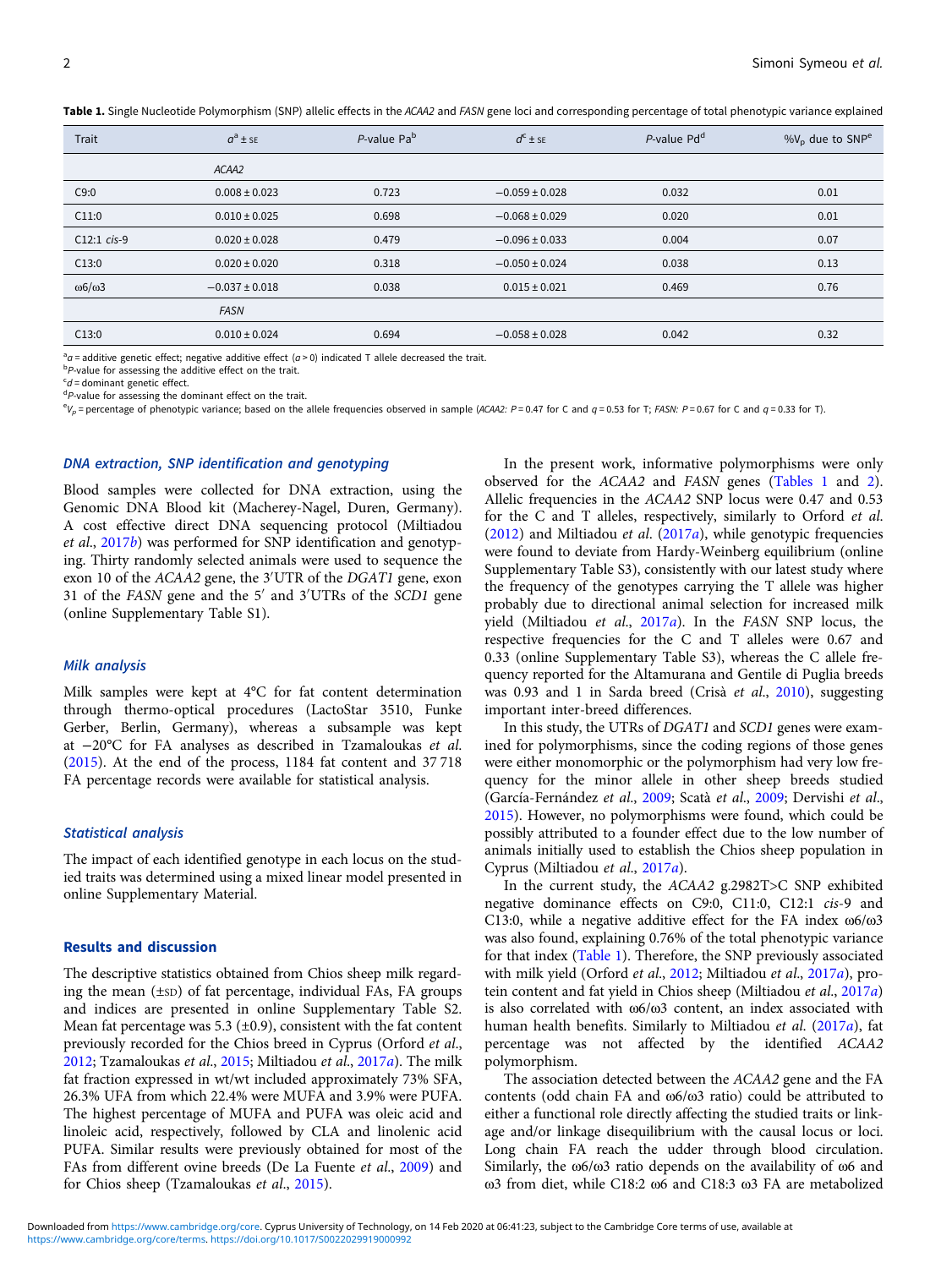<span id="page-3-0"></span>

| Genotypic means ± se <sup>+</sup> |                                                                                                                                                                                   |     |                                                                                                                                 |     |                       |     |                   |     |                   |     |                   |   |
|-----------------------------------|-----------------------------------------------------------------------------------------------------------------------------------------------------------------------------------|-----|---------------------------------------------------------------------------------------------------------------------------------|-----|-----------------------|-----|-------------------|-----|-------------------|-----|-------------------|---|
|                                   |                                                                                                                                                                                   |     | 8.2982T/C (ACAA2)                                                                                                               |     |                       |     |                   |     | 8.14777C/T (FASN) |     |                   |   |
| Trait                             | CC <sup>2</sup>                                                                                                                                                                   |     | $CT^2$                                                                                                                          |     | TT <sup>2</sup>       | ς   | උ                 | ς   | $CT^2$            | Ξ   | $\mathsf{T}^2$    | Ξ |
| C9:0                              | $0.113 \pm 0.004$                                                                                                                                                                 | 191 | $0.109 + 0.002$                                                                                                                 | 526 | $0.115 \pm 0.004$     | 238 |                   |     |                   |     |                   |   |
| C11:0                             | $0.136 \pm 0.005$                                                                                                                                                                 | 192 | $0.128 \pm 0.003$                                                                                                               | 530 | $0.137 \pm 0.005$     | 229 |                   |     |                   |     |                   |   |
| C12:1 c/s-9                       | $0.152 \pm 0.005$                                                                                                                                                                 | 190 | $0.143 \pm 0.003$                                                                                                               | 540 | $0.151 \pm 0.005$     | 239 |                   |     |                   |     |                   |   |
| C13:0                             | $0.089 \pm 0.003$                                                                                                                                                                 | 193 | $0.086^{p} \pm 0.002$                                                                                                           | 539 | $0.094^{a} \pm 0.003$ | 245 | $0.088 \pm 0.002$ | 405 | $0.083 \pm 0.002$ | 423 | $0.090 \pm 0.005$ | 5 |
| 006/003                           | $13.67 \pm 0.29$                                                                                                                                                                  | 178 | $13.58 \pm 0.18$                                                                                                                | 508 | $12.95 \pm 0.29$      | 221 |                   |     |                   |     |                   |   |
|                                   | a, Means within a row with 2 different superscripts differ as follows: a, PP < 0.05.<br><sup>2</sup> Significance of pairwise genotype contrast assessed using a 2-sample t-test. |     | <sup>1</sup> Predicted from the mixed model association analyses, after adjusting for all significant fixed and random effects. |     |                       |     |                   |     |                   |     |                   |   |

to longer chain ω6 and ω3 FA (Palmquist, [2009](#page-4-0)). Therefore, acetyl-CoA produced in mitochondria by the ACAA2 enzyme, could be used in the formation of malonyl-CoA, utilized for the FA chain elongation (Eaton et al., [1996](#page-4-0)). Therefore, the ACAA2 g.2982T>C SNP may be indirectly associated with the ω6/ω3 ratio by producing the substrates for elongation of the C18:2 ω6 and C18:3 ω3 precursors. On the same basis, even-chain and oddchain FA are elongated with the aid of acetyl-CoA. Furthermore, β oxidation provides energy for such anabolic reactions.

In the current study, we confirm the presence of the g.14777C>T SNP (Crisà et al., 2010) in the FASN gene of Chios sheep and provide evidence of a significant association with an odd chain FA (C13:0) with a negative dominant effect [\(Tables 1](#page-2-0) and 2), explaining 0.32% of the total phenotypic variance. Crisà et al. (2010) described that the allele T of the FASN SNP in exon 31 had a positive substitution effect on the medium-chain milk FA (C10:0, C10:1, C12:0 and C14:0) in Altamurana and Gentile di Puglia sheep. Odd-chain FAs are in low percentage in milk compared to the corresponding FA with even number of carbon atoms that have been previously associated with FASN polymorphism (Crisà et al., 2010). Although the majority of odd-chain FA derive from ruminal bacteria, another small proportion is de novo synthesized (C5:0 to C13:0) from propionate in the mammary gland of ruminants (Vlaeminck et al., [2006](#page-4-0)). Heck et al. ([2012\)](#page-4-0) also suggested that odd-chain FA are de novo synthesized as a much larger proportion of their variance is explained by genetic rather than herd parameters, suggesting a possible involvement of FASN in odd chain FA synthesis.

Studies in cows have yielded important findings for consistent and well established gene effects on the milk FA profile. This kind of knowledge would be useful for the small ruminant industry as it could possibly facilitate the improvement of milk and cheese FA composition. In the case of dairy sheep, a large number of locally adapted breeds are commonly used in different countries and, therefore, breed specific associations have been detected. In the present study, we report the association between polymorphisms within the ACAA2 and FASN genes and milk fatty acid profile in ewe milk. The effect of ACAA2 SNP on ω6/ω3 content, an index with well-established effects in human health, could be possibly incorporated in a selection scheme including other SNPs affecting the ω6/ω3 index toward improvement of milk FA quality. Further studies are needed to investigate if the association of the ACAA2 gene with the FA profile is breed specific or could also be observed in other ovine breeds.

Supplementary material. The supplementary material for this article can be found at [https://doi.org/10.1017/S0022029919000992.](https://doi.org/10.1017/S0022029919000992)

Acknowledgements. This work was funded by the Cyprus Research Foundation [HEALTH/FOOD/0311(BIE)/01]. G. Banos was also supported by the Rural & Environment Science & Analytical Services Division of the Scottish Government.

#### References

- Crisà A, Marchitelli C, Pariset L, Contarini G, Signorelli F, Napolitano F, Catillo G, Valentini A and Moioli B (2010) Exploring polymorphisms and effects of candidate genes on milk fat quality in dairy sheep. Journal of Dairy Science 93, 3834–3845.
- De La Fuente LF, Barbosa E, Carriedo JA, Gonzalo C, Arenas R, Fresno JM and San Primitivo F (2009) Factors influencing variation of fatty acid content in ovine milk. Journal of Dairy Science 92, 3791-3799.